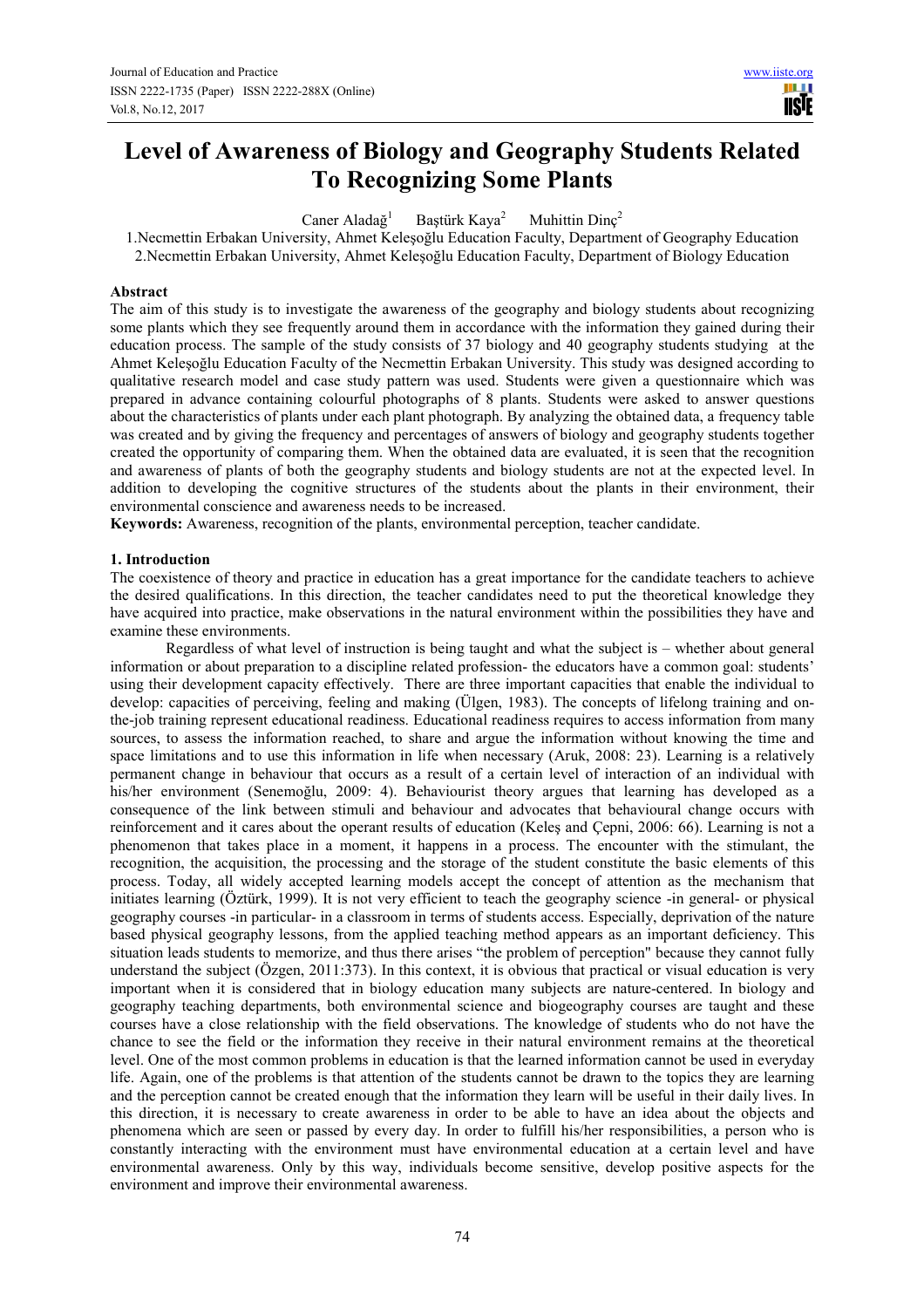As well as providing information, environmental education also affects human behaviour. Providing positive and permanent behavioural changes and ensuring active participation of individuals in solving problems is the main objective of environmental education (Şimşekli, 2004:84). It is called as "environmental education", which provide information and methods to enable people to analyze and evaluate the results of all kinds of behaviours and actions in the natural, technical and social environment (Çepel, 2006:26). And all educational levels have surely great importance in terms of environmental awareness of individuals. However, when it is thought that the educators who work at all levels of education are the products of a higher education institution, environmental education given in higher education institutions that train the educators who will take part in all of the educational levels plays a key role in the awareness, knowledge, attitude and consciousness of the individuals towards the environment (Güven & Aydoğdu, 2012:186). The person with environmental awareness is not only environmentally friendly but also the one who is not neutral or insensitive to the deterioration of the environment, does not act egoistically and does not transform his personal gains into greediness (Erten, 2004). To find a "sustainable" balance in the relations between man and nature, a new understanding and a new perspective is needed to increase ecological / environmental awareness. The new ecological paradigm emphasizes the importance of creating ecological awareness and it emphasizes the importance of environmental education to contribute to the sustainable development of countries. (Tunç et al. 2012:229). Because the environment is a natural habitat where human beings influence and are influenced by all kinds of activities. This environment must be preserved and sustainable. This can only be achieved by knowing the meaning and characteristics of the natural environment.

Within the scope of scientific studies related to education, since it takes a long time to determine the behavioural changes of the individuals, indirect variables are tried to be observed with various variables such as environmental attitude, environmental awareness and environmental sensitivity. There are various consequences of educational research carried out both in the classroom and outside the classroom about the relation between these variables (Okur-Berberoğlu & Uygun, 2012: 460). One of the most important problems in education today is that the theoretical knowledge cannot be transferred to practice. Unfortunately, students have difficulty in converting the information they learn theoretically into practice. In order to overcome these deficiencies, students should be given more opportunities for sightseeing, observation and examination.

## *1.1. Aim of the Research*

In this study; it is aimed to determine the knowledge level, awareness and perceptions of university students about plants. For this purpose, a study was carried out to determine the environmental awareness of the students who study in geography and biology departments.

### **2. Method**

### *2.1. Research Model*

This study is a qualitative research and from qualitative research approaches, case study pattern was used. The basic feature of the case study is to determine one or more cases deeply. In other words, the factors related to this situation (environment, individual, events, processes, etc.) are investigated through a holistic approach and focused on how they affect the situation and how they are affected by the situation (Yıldırım & Şimşek, 2016: 73).

### *2.2. Working Group*

Group is composed of teacher candidates studying at geography and biology teaching departments of Ahmet Keleşoğlu Education Faculty of Necmettin Erbakan University in 2015-2016 academic year. The common feature of the students involved in the research is that they have all taken the courses about biogeography and the environment. 37 students from biology and 40 students from geography participated in this survey.

### *2.3. Data Collection and Data Analysis*

In this study, case study pattern from qualitative research approaches was used. In the analysis of the data obtained in the research, descriptive analysis technique was used. The purpose of such analysis is to present the findings to the reader in an organized and interpreted way. The data obtained for this purpose are first described systematically. Then, these descriptions are explained and interpreted, cause-effect relationships are examined and some results are reached (Yıldırım & Şimşek, 2016: 239-240).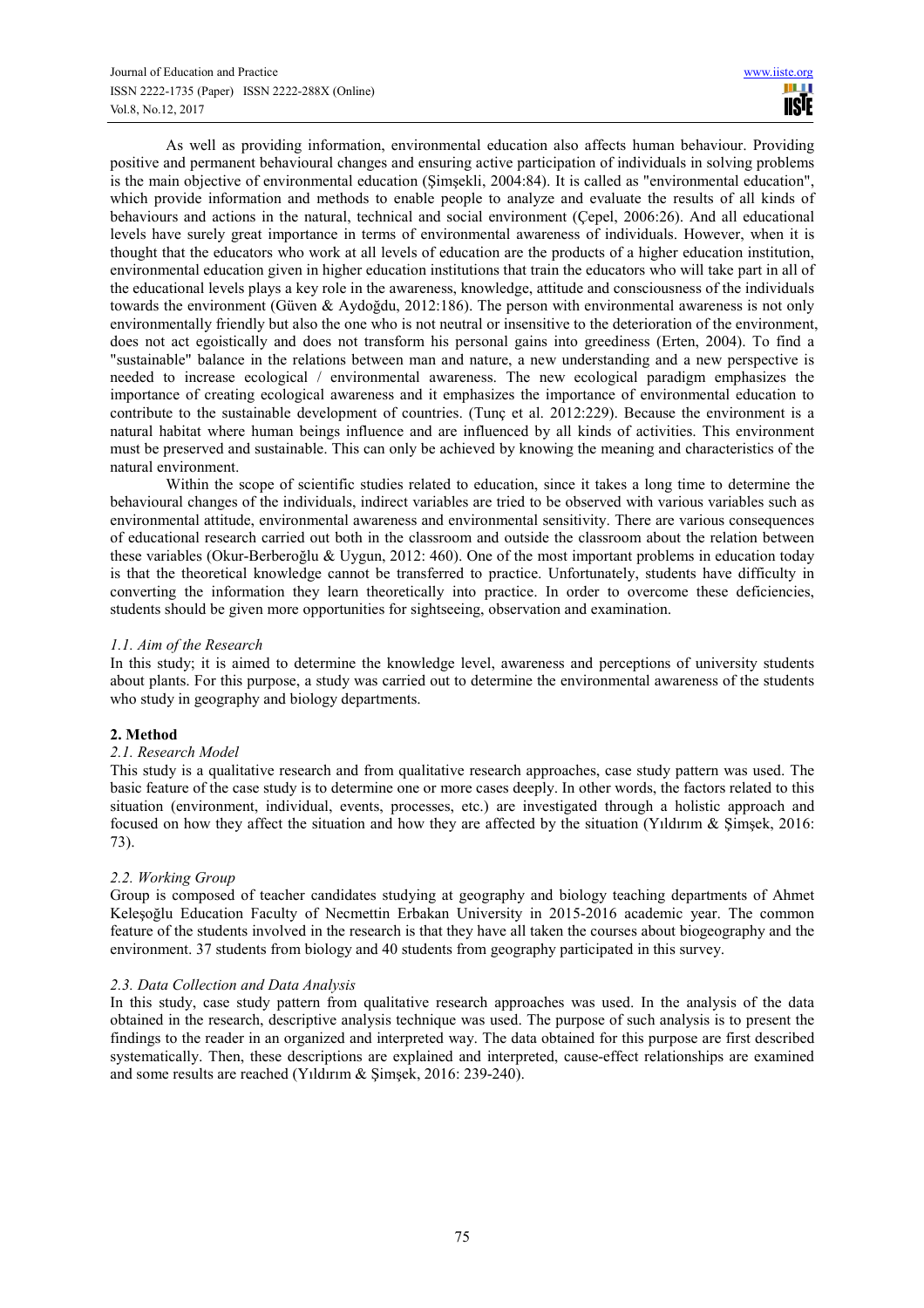

**Picture 1**. Oleaster and Honeysuckle, among the plant samples used in the measurement

A questionnaire form was prepared for data collection, plant photos were placed on a page and plant characteristics were asked under each plant photograph. Before the questionnaire is applied to the students, the purpose of the research is explained and the importance of writing only their own information is explained. The survey form, which is a data collection tool, was distributed to the students and asked to answer the questions about the characteristics of the plants. In this context, students were given a questionnaire containing 8 preprepared colourful photographs of plants (Figure 1). 8 plant species presented to students in order to collect data are the plants that students can see most and they are required to identify them. Plant photos in the survey are weeping willow, plane tree, linden, honeysuckle, oleaster, acacia, cedar and juniper. Under each plant photo, regarding the plant recognition criteria, it was asked whether the plant is evergreen or non-evergreen, needleleaved or broad-leaved, gymnosperms or angiosperms, bloomy or bloomless, having seeds or seedless. In addition scientific names and Turkish names of plants were also asked. The obtained data were calculated for all the criteria and a frequency and percentage table were created. The values calculated for each criterion were written separately for biology and geography students to allow making comparisons.

| Scientific name of the plant: | Some of the features related to the plant shown in the figure are<br>given. From these features, put a $(X)$ sign to the right of them. |  |
|-------------------------------|-----------------------------------------------------------------------------------------------------------------------------------------|--|
| Turkish name of the plant:    |                                                                                                                                         |  |
| Evergreen                     | Non-evergreen                                                                                                                           |  |
| Needle-leaved                 | Broad-leaved                                                                                                                            |  |
| Gymnosperms                   | Angiosperms                                                                                                                             |  |
| Bloomy                        | <b>Bloomless</b>                                                                                                                        |  |
| Having seeds                  | Seedless                                                                                                                                |  |
| (Seedv)                       |                                                                                                                                         |  |
|                               |                                                                                                                                         |  |

**Figure 1**. Example of Recognition Criteria of Students Participating in the Survey

In addition, the frequencies and percentages of plant characteristics left unanswered are also listed separately for each property. Thus, the awareness of the participants who recognize the plant has been tried to be determined, both in terms of scientific knowledge and recognition of the plants that they have constantly encountered. By asking students to write both the scientific name of the plant and the Turkish name of the plant widely known among the people, the ability to relate the information they have learned in the lessons to the information they have learned in daily life has been tried to be determined. Thus, with this survey, the level of awareness of geography and biology students about the plants in their environment was tried to be determined.

### **3. Findings**

In this section students' answers are interpreted by showing them as a table.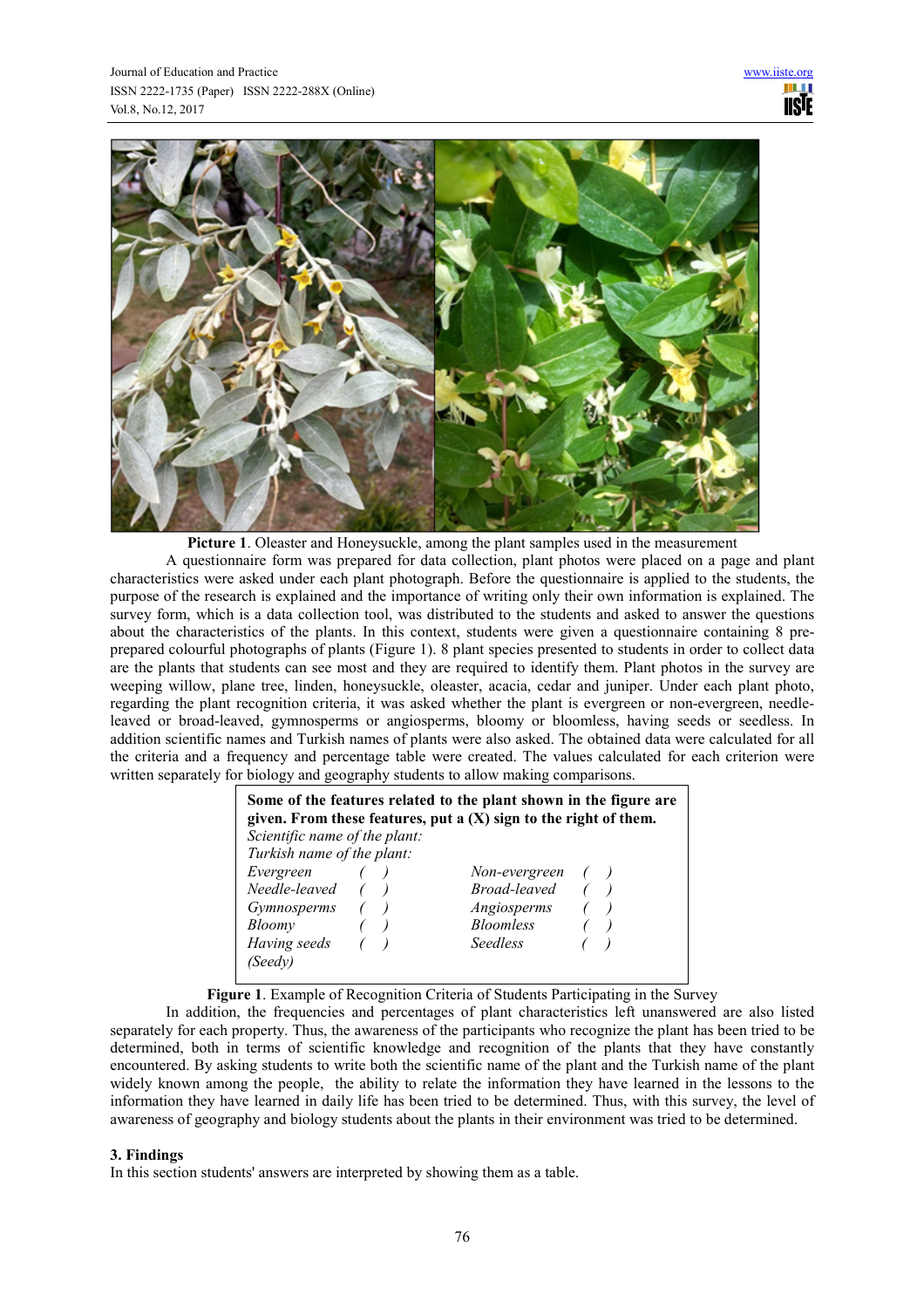| $n=77$                 |            |                |                | Scientific name |                | <u>or</u><br><b>Turkish name</b> |                |                         |                 |  |  |  |
|------------------------|------------|----------------|----------------|-----------------|----------------|----------------------------------|----------------|-------------------------|-----------------|--|--|--|
| <b>Biology: 37</b>     |            |                | <b>Biology</b> |                 | Geography      |                                  | <b>Biology</b> | Geography               |                 |  |  |  |
| Geography: 40          |            | f              | $\frac{0}{0}$  | f               | $\frac{0}{0}$  | f                                | $\frac{0}{0}$  | f                       | $\frac{0}{0}$   |  |  |  |
|                        | Correct    | 5              | 13,5           | 13              | 32,5           | 29                               | 78,3           | 37                      | 92,5            |  |  |  |
| Weeping<br>Willow      | Wrong      |                |                | $\overline{a}$  |                |                                  | $\mathbf{r}$   | 1                       | 2,5             |  |  |  |
|                        | Unanswered | 32             | 86,4           | 27              | 67,5           | 8                                | 21,7           | $\overline{2}$          | $\overline{5}$  |  |  |  |
|                        | Correct    | $\overline{4}$ | 10,9           | $\overline{3}$  | 7,5            | 12                               | 32,4           | 27                      | 67,5            |  |  |  |
| <b>Acacia</b>          | Wrong      |                |                | $\overline{a}$  |                | $\overline{4}$                   | 10,8           | $\overline{\mathbf{3}}$ | 7,5             |  |  |  |
|                        | Unanswered | 33             | 89,1           | 37              | 92,2           | 21                               | 56,7           | 10                      | $\overline{25}$ |  |  |  |
|                        | Correct    | $\blacksquare$ |                | $\blacksquare$  | $\blacksquare$ | 23                               | 62,1           | 17                      | 42,5            |  |  |  |
| <b>Honeysuckle</b>     | Wrong      |                |                |                 |                | 1                                | 2,7            | $\overline{2}$          | 5               |  |  |  |
|                        | Unanswered | 37             | 100            | 40              | 100            | 13                               | 35,1           | 21                      | 52,5            |  |  |  |
|                        | Correct    | $\mathbf{1}$   | 2,7            | 9               | 22,5           | 17                               | 45,9           | 21                      | 52,5            |  |  |  |
| <b>Plane Tree</b>      | Wrong      |                |                | $\mathbf{1}$    | 2,5            | 11                               | 29,7           | 15                      | 37,5            |  |  |  |
|                        | Unanswered | 36             | 97,2           | 30              | 75             | 9                                | 24,3           | $\overline{4}$          | 10              |  |  |  |
|                        | Correct    | $\blacksquare$ |                | 16              | 40,0           | 15                               | 40,5           | 25                      | 62,5            |  |  |  |
| <b>Linden</b>          | Wrong      | $\blacksquare$ |                | $\blacksquare$  | $\frac{1}{2}$  | $\overline{3}$                   | 8,1            | 3                       | 7,5             |  |  |  |
|                        | Unanswered | 37             | 100            | 24              | 60,0           | 19                               | 51,3           | 12                      | 30              |  |  |  |
|                        | Correct    |                |                | $\mathbf{1}$    | 2,5            | 30                               | 81,1           | 36                      | 90              |  |  |  |
| <i><b>Oleaster</b></i> | Wrong      | $\overline{a}$ |                | $\overline{a}$  | $\mathbf{r}$   | $\blacksquare$                   | $\mathbf{r}$   | 1                       | 2,5             |  |  |  |
|                        | Unanswered | 37             | 100            | 39              | 97,5           | $\overline{7}$                   | 18,9           | 3                       | 7,5             |  |  |  |
|                        | Correct    | $\overline{7}$ | 18,9           | $\overline{7}$  | 17,5           | 10                               | 27,0           | $\overline{7}$          | 17,5            |  |  |  |
| <b>Cedar</b>           | Wrong      | 12             | 32,4           | 11              | 27,5           | 21                               | 56,7           | 25                      | 62,5            |  |  |  |
|                        | Unanswered | 18             | 48,6           | 19              | 47,5           | 6                                | 16,2           | 8                       | 20              |  |  |  |
|                        | Correct    | 5              | 13,5           | $\overline{4}$  | 10             | 11                               | 29,7           | 6                       | 15              |  |  |  |
| <b>Juniper</b>         | Wrong      | 13             | 35,1           | 6               | 15             | 17                               | 45,9           | 19                      | 47,5            |  |  |  |
|                        | Unanswered | 19             | 51,3           | $\overline{30}$ | 75             | 9                                | 24,3           | 15                      | 37,5            |  |  |  |

|  |  |  |  | Table 1. Status of the students participating in the survey about recognizing plants |  |
|--|--|--|--|--------------------------------------------------------------------------------------|--|
|  |  |  |  |                                                                                      |  |

In the research, firstly the ability of students to recognize plants was evaluated. Scientific and Turkish names of the plants were asked and the responses from the students are presented in Table 1. It is seen that students have difficulty in identifying plants with their scientific names. 13 students from 40 geography students (32.5%) and 5 students from 37 biology students (13.5%) accurately expressed the weeping willow (*Salix sp.*) correctly and they could not write the type of the plant. While plane tree (Platanus sp.) was correctly identified by 9 geography students (22.5%), only 1 student (2,7%) correctly identified it. Linden (Tilia sp.) was correctly expressed by 16 geography students. From other trees, while acacia (*Acacia sp.*) was expressed correctly by 4 biology and 3 geography students, scientific names of plants such as honeysuckle (Lonicera sp.) and oleaster (Elaeagnus sp.) were not written correctly and left unanswered by students. It is noteworthy that at the point of writing the Latin (scientific) names of plants, the students preferred not to write anything almost a hundred percent. For example; it is seen that 100% of the biology students do not respond when the scientific name of linden and oleaster is asked. Of the geography students, 40% of them answered correctly for linden, but 97.5% of them answered incorrectly for oleaster. Again, the scientific name of the honeysuckle tree has not been written correctly by the students of both departments, and students have preferred not to answer this question. It seems that there are contradictions in their minds about recognizing plants such as cedar (Cedrus sp.) and juniper (Juniperus sp.) with scientific names. Because just a few students wrote the scientific names correctly but the majority of the students gave wrong answers and left them unanswered (Table 1).

But, students mostly knew the plants with their Turkish names. For the weeping willow, 29 (78.3%) of the biology students and 37 (92.5) of the geography students answered correctly. From other plant species; for acacia 12 biology and 27 geography students, for honeysuckle, 23 biology and 17 geography students; for plane tree, 17 biology and 21 geography students; for linden, 15 biology students and 25 geography students; for oleaster, 30 biology and 36 geography students answered correctly. It is observed that the most accurate answer percentage (bio; 81.1% and geo: 90%) of students of both education departments belongs to the writing of the name of oleaster in Turkish. In terms of recognizing plants with Turkish names, students sometimes preferred to leave the answers unanswered with the thought of giving less wrong answers. It is also seen that there are contradictions in the minds of the students in Turkish names of cedar and juniper as in their scientific names. For cedar, the biology students' wrong response rate was 56.7% while the correct response rate was 27%. Geography students gave more wrong answers (62.5%) than the biology students while writing the Turkish name of cedar tree. The rate of wrong answers of the students of both departments is higher than the correct answers.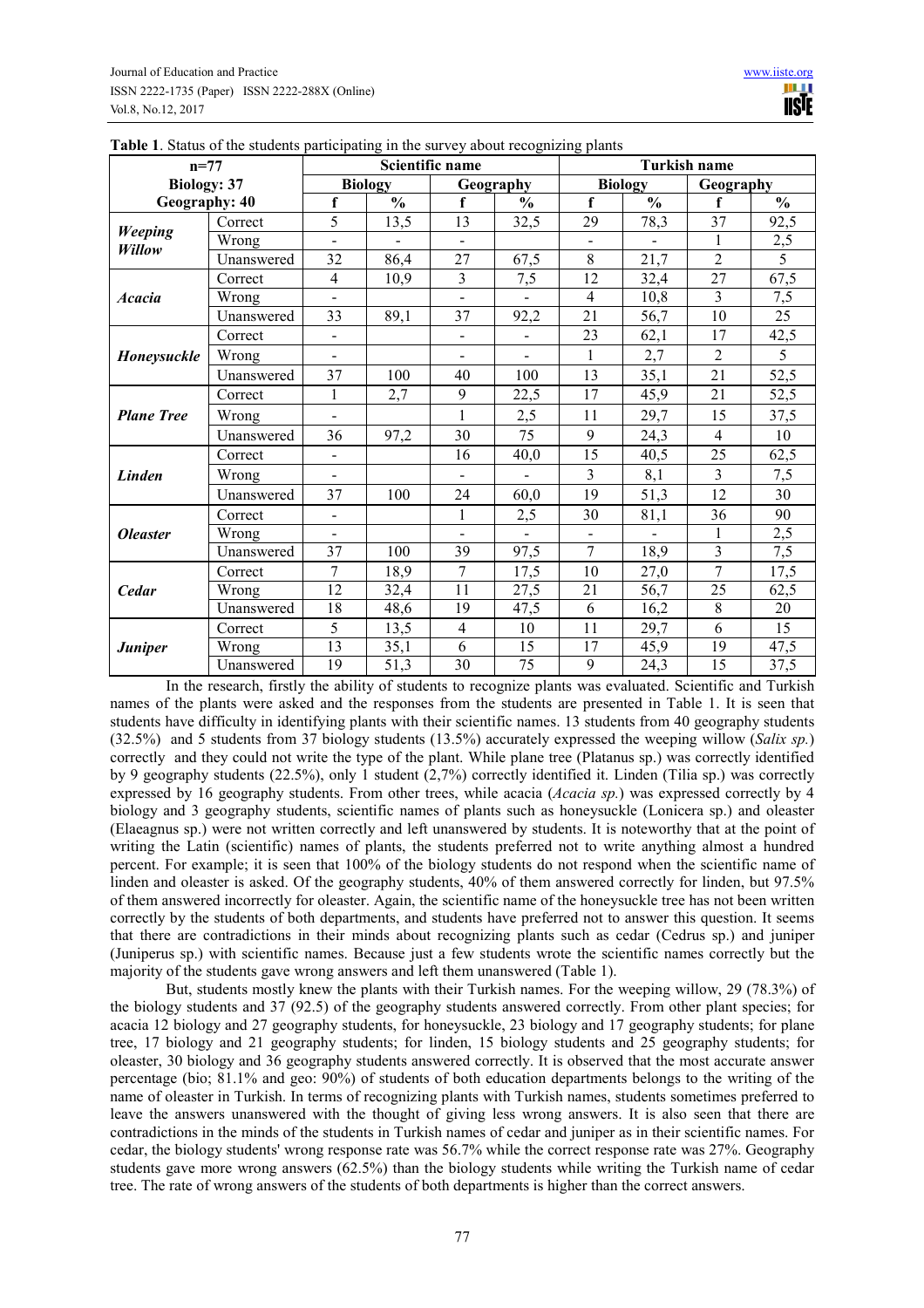| $n = 77$                                         |                      | <b>Weeping Willow</b> |                          | paravipaan             |                | Acacia           |                      | 1000             |                      | Honeysuckle            |                 | ,,,,,,,,,            |                 | <b>Plane Tree</b>      |                 |                      |
|--------------------------------------------------|----------------------|-----------------------|--------------------------|------------------------|----------------|------------------|----------------------|------------------|----------------------|------------------------|-----------------|----------------------|-----------------|------------------------|-----------------|----------------------|
| <b>Biology: 37</b><br>Geography:                 |                      | <b>Biology</b>        |                          | Geogra<br>phy          |                | <b>Biology</b>   |                      | Geograp<br>hv    |                      | <b>Biology</b>         |                 | Geograp<br>hv        |                 | <b>Biology</b>         | Geogra<br>phy   |                      |
| 40                                               | f                    | $\frac{0}{0}$         | f                        | $\frac{0}{0}$          | f              | $\frac{0}{0}$    | f                    | $\frac{0}{0}$    | f                    | $\frac{0}{0}$          | f               | $\frac{0}{0}$        | f               | $\frac{0}{0}$          | f               | $\frac{0}{0}$        |
| Needle-leaved                                    | 4                    | 10,8                  | $\overline{2}$           | $\overline{5,0}$       |                |                  | 1                    | $\overline{2,5}$ |                      |                        | 3               | $\overline{7,5}$     | $\mathbf{1}$    | $\overline{2,7}$       |                 |                      |
| <b>Broad-leaved</b>                              | 33                   | 89,1                  | 38                       | 95,0                   | 33             | 89,1             | $\overline{39}$      | 97,5             | 33                   | 89,1                   | 37              | 92,5                 | 33              | $\overline{89,1}$      | 40              | 100                  |
| Unanswered                                       | $\blacksquare$       | $\overline{a}$        | $\overline{\phantom{0}}$ |                        | 7              | 18,9             | $\blacksquare$       | $\overline{a}$   | $\overline{4}$       | 10,8                   | $\blacksquare$  | $\overline{a}$       | 3               | 8,1                    |                 |                      |
| Gymnosperms                                      | 5                    | 13,5                  | $8\,$                    | 20,0                   | 7              | 18,9             | 25                   | 62,5             | 8                    | 21,6                   | 24              | 60,0                 | 13              | 35,1                   | 23              | 57,5                 |
| Angiosperms                                      | 21                   | 56,7                  | 25                       | 62,5                   | 20             | 54,0             | 7                    | 17,5             | 19                   | 51,4                   | 8               | 20,0                 | 18              | 48,6                   | 14              | 35,0                 |
| Unanswered                                       | 1                    | 2,7                   | 7                        | 17,5                   | 10             | 27,0             | 8                    | 20,0             | 10                   | 27,0                   | 8               | 20,0                 | 6               | 16,2                   | 3               | 7,5                  |
| <b>Bloomy</b> plant                              | $\overline{19}$      | 51,3                  | 3                        | 7,5                    | 32             | 86,4             | $\overline{39}$      | 97,5             | 32                   | 86,4                   | $\overline{37}$ | 92,5                 | $\overline{23}$ | 62,1                   | $\overline{12}$ | 30,0                 |
| <b>Bloomless</b><br>plant                        | 18                   | 48,6                  | 35                       | 87,5                   | 1              | 2,7              | 1                    | 2,5              |                      |                        | 3               | 7,5                  | 11              | 29,7                   | 28              | 70,0                 |
| Unanswered                                       |                      |                       | 2                        | 5,0                    | 4              | 10,8             |                      |                  | 5                    | 13,5                   |                 |                      | 3               | 8,1                    |                 |                      |
| Seedy                                            | 28                   | 75,6                  | 21                       | 52,5                   | 29             | 78,3             | 30                   | 75,0             | 29                   | 78,3                   | 30              | 75,0                 | 29              | 78,3                   | 35              | 87,5                 |
| Seedless                                         | 5                    | 13,5                  | 16                       | 40,0                   | 1              | 2,7              | 7                    | 17,5             | 1                    | 2,7                    | 7               | 17,5                 |                 |                        | 3               | 7,5                  |
| Unanswered                                       | $\overline{4}$       | 10,8                  | 3                        | 7,5                    | 7              | 18,9             | 3                    | 7,5              | 7                    | 18,9                   | 3               | 7,5                  | 8               | 21,6                   | $\overline{2}$  | $\overline{5,0}$     |
| Non-evergreen                                    | 34                   | 91,8                  | $\overline{38}$          | 95,0                   | 36             | 97,2             | $\overline{38}$      | 95,0             | 31                   | 83,7                   | $\overline{33}$ | 82,5                 | $\overline{33}$ | 89,1                   | 37              | 92,5                 |
| Evergreen                                        | 1                    | 2,7                   | $\overline{2}$           | 5,0                    | 1              | 2.7              | $\overline{2}$       | 5,0              | 3                    | 8,1                    | 3               | $7,\overline{5}$     | $\mathbf{1}$    | 2,7                    | $\overline{2}$  | 5,0                  |
| Unanswered                                       | $\overline{c}$       | 5,4                   | $\overline{a}$           | $\overline{a}$         | ÷.             |                  |                      |                  | 3                    | 8.1                    | $\overline{4}$  | 10,0                 | 3               | 8,1                    | 1               | 2.5                  |
|                                                  | <b>Linden</b>        |                       |                          |                        |                |                  |                      |                  |                      |                        |                 |                      |                 |                        |                 |                      |
|                                                  |                      |                       |                          |                        |                | <b>Oleaster</b>  |                      |                  |                      | <b>Cedar</b>           |                 |                      |                 | <b>Juniper</b>         |                 |                      |
| $n = 77$<br><b>Biology: 37</b>                   |                      | <b>Biology</b>        |                          | Geogra                 |                | <b>Biology</b>   |                      | Geograp          |                      | <b>Biology</b>         |                 | Geograp              |                 | <b>Biology</b>         |                 | Geogra               |
| Coğrafya: 40                                     |                      |                       | f                        | phy                    | f              |                  | f                    | hv               | f                    |                        | f               | hv                   | f               |                        | f               | phy                  |
|                                                  | f                    | $\frac{0}{0}$         | 2                        | $\frac{0}{0}$          | 4              | $\frac{0}{0}$    | 7                    | $\frac{0}{0}$    |                      | $\frac{0}{0}$          | 40              | $\frac{0}{0}$<br>100 | 34              | $\frac{0}{0}$          | 40              | $\frac{0}{0}$<br>100 |
| Needle-leaved                                    | $\overline{2}$<br>32 | 5.4                   | 38                       | 5,0                    | 29             | 10,8             |                      | 17,5             | 32<br>$\blacksquare$ | 86,5<br>$\blacksquare$ | $\blacksquare$  | $\overline{a}$       | $\blacksquare$  | 91.9<br>$\blacksquare$ |                 |                      |
| Broad-leaved                                     | $\overline{4}$       | 86,4                  | $\blacksquare$           | 95,0<br>$\overline{a}$ | $\overline{4}$ | 78,4             | 33<br>$\blacksquare$ | 82,5             | 5                    |                        |                 |                      | 3               |                        |                 |                      |
| Unanswered                                       | 14                   | 10,8                  | 29                       |                        | 11             | 10,8             | 24                   |                  | $\overline{22}$      | 13,5                   | 7               |                      | 22              | 8,1                    | 4               | 10,0                 |
| Gymnosperms                                      | 20                   | 37,8                  | 8                        | 72,5                   | 20             | 29,7             | 14                   | 60,0             | 5                    | 59,5                   | 26              | 17,5<br>65,0         | 9               | 54,5                   | 29              |                      |
| Angiosperms<br>Unanswered                        | 3                    | 54,1<br>8,1           | $\overline{\mathbf{3}}$  | 20,0<br>7,5            | 6              | 54,1<br>16,2     | $\overline{2}$       | 35,0<br>5,0      | 10                   | 13,5<br>27,2           | $\overline{7}$  | 17,5                 | 6               | 24,3<br>16,2           | $\overline{7}$  | 72,5<br>17,5         |
|                                                  | 24                   | 64,8                  | 28                       | 70,0                   | 29             | 78,4             | 38                   | 95,0             | 9                    | 24,3                   | $\blacksquare$  |                      | 11              | 29,7                   | $\overline{2}$  | 5,0                  |
| <b>Bloomy</b> plant<br><b>Bloomless</b><br>plant | 6                    | 16,2                  | 10                       | 25,0                   |                |                  |                      |                  | 21                   | 56,8                   | 40              | 100                  | 19              | 51,4                   | 38              | 95,0                 |
| Unanswered                                       | 7                    | 18,9                  | 2                        | 5,0                    | 8              | 21,6             | 2                    | 5,0              | $\tau$               | 18,9                   |                 |                      | 7               | 18,9                   |                 |                      |
| Seedy                                            | 31                   | 83,7                  | 34                       | 85,0                   | 30             | 81,1             | 31                   | 77,5             | 26                   | 70,2                   | 27              | 67,5                 | 25              | 67,6                   | 21              | 52,5                 |
| Seedless                                         | $\overline{a}$       |                       | 1                        | 2,5                    | 1              | $\overline{2,7}$ | $\overline{2}$       | 5,0              | 6                    | 16,2                   | 12              | 30,0                 | $\overline{3}$  | 8,1                    | 12              | 30,0                 |
| Unanswered                                       | 6                    | 16,3                  | 5                        | $\overline{12.5}$      | 6              | 16,2             | 7                    | 17,5             | 5                    | 13,5                   | 1               | $\overline{2,5}$     | 9               | 24,3                   | 7               | 17,5                 |
|                                                  | 31                   | 83,7                  | 38                       | 95,0                   | 29             | 78,4             | 35                   | 87,5             | 5                    | 13,5                   | 1               | 2,5                  | 5               | 13,5                   | $\overline{c}$  | 5,0                  |
| Non-evergreen<br>Evergreen                       | 3                    | 8,1                   | $\overline{2}$           | 5,0                    | 3              | 8,1              | 4                    | 10,0             | 30                   | 82,0                   | 39              | 97,5                 | 31              | 83,8                   | 38              | 95,0                 |

**Table 2.** Opinions of the students participating in the survey about the characteristics of plants

It is seen that the students give more correct answers for the plants with broad leaves. Only for weeping willow and oleaster trees, just a few students from both biology and geography departments gave the answer as their being needle-leaved. For weeping willow biology students gave wrong answers with the rate %10,8 and geography students with the rate %5, and for oleaster tree, biology students gave wrong answers with the rate %10,8 and geography students with the rate %17,5. Very few similar opinions were expressed among other plants. This indicates that students have contradictions in their mind when they see these types of leaves as they have not fully structured the shape of needle and broad leaf in their minds. For cedar tree; 32 biology students (86.5%), 40 geography students (100%), for juniper tree; 35 biology students (%91,6), 40 geography students (%100) answered correctly by telling their being needle-leaved. There are only a few biology students who do not give answers for these two needle-leaved trees. Geography students have learned more about plants in the form of trees in the lessons and field-trips so this enables them to give more correct answers.

It is seen that the students are not able to construct the concepts of gymnosperms and angiosperms which are frequently used in discrimination of plants in their minds they have lack of information. For these concepts, geography students gave more wrong answers. Biology students correctly used the response of plants with seeds for the first 6 plants because they learned these concepts in many different courses. But from biology students 5 of them used the expression of gymnosperms for weeping willow, 7 for acacia, 8 for honeysuckle, 13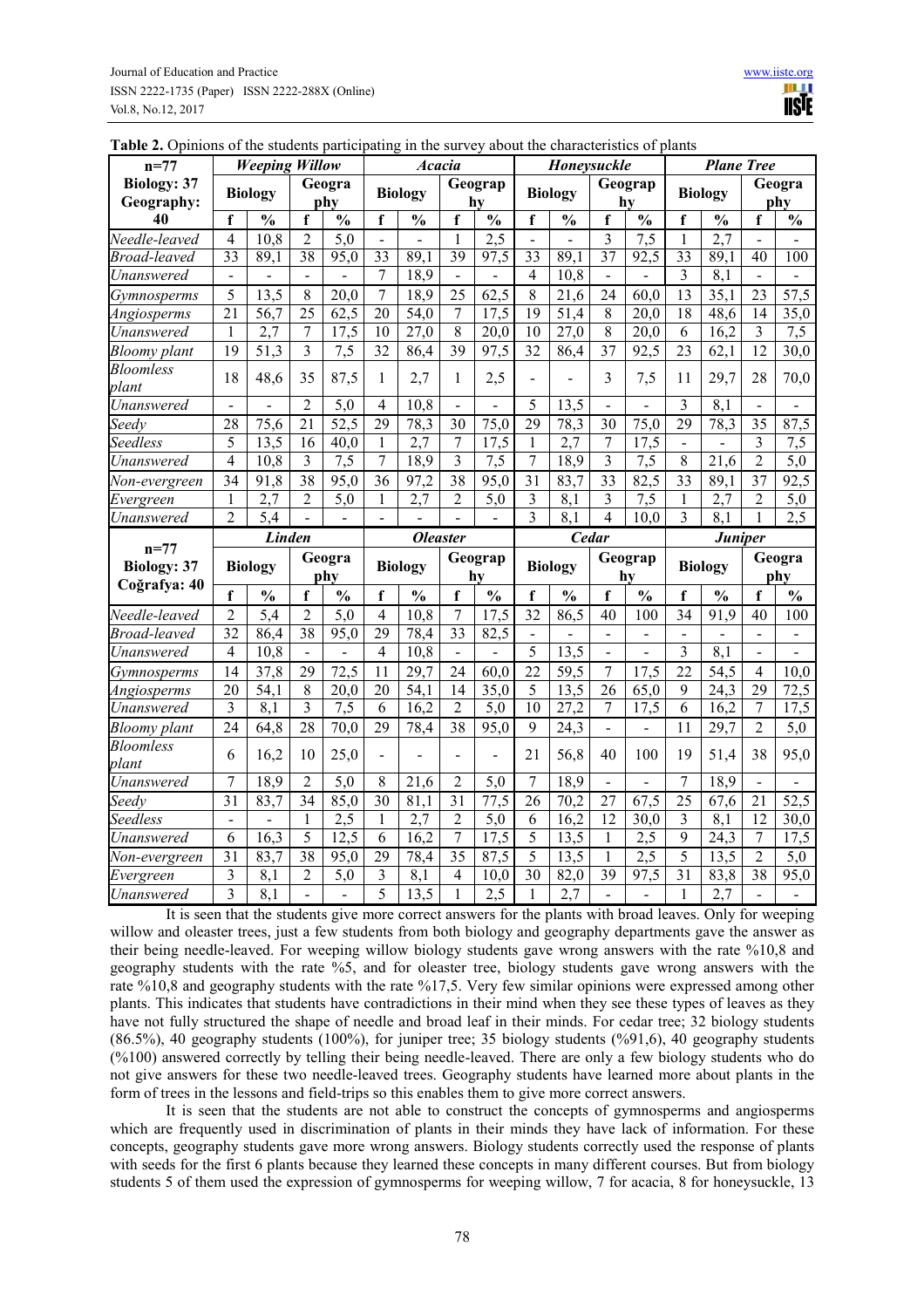for plane tree, 14 for linden and 11 for oleaster. In terms of geography students these numbers are: 8 for weeping willow, 25 for acacia, 24 for honeysuckle, 23 for plane tree, 29 for linden and 24 for oleaster. Geography students have shown that they do not have enough information on this topic using the expression of gymnosperms for angiosperms. Because, in order to distinguish gymnosperms and angiosperms plants, academic knowledge is needed along with recognizing the plant. Biology students receive training at a level to make this distinction. But, the fact that they have problems in recognizing plants may have caused them to be mistaken. Similar results emerged for cedar and juniper. 22 (59.5%) of the biology students expressed cedar as gymnosperms, whereas 26 (65%) of the geography students expressed the same plant as angiosperms. 22 biology students expressed the juniper as gymnosperms and 29 geography students expressed it as angiosperms. According to this situation, for juniper and cedar, while biology students mostly used the expression of gymnosperms, geography students used the expression of angiosperms. It is noteworthy that the right response rates of biology students are higher.

Another question is whether plants are bloomy or bloomless plants. The most wrong answer to this question is about weeping willow and plane tree both from biology and geography students. For weeping willow, 18 biology students (48.6%) and 35 geographer students (87.5%) stated its being bloomless plant. For plane tree, 11 biology students (29,7%) and 28 geography students (70%) stated its being bloomless plant. And there is a similar situation for linden; 6 biology and 10 geography students used expression of bloomless for this plant. The number of students among biology students who are indecisive and unresponsive to the subject whether especially linden and oleaster are bloomy or bloomless plants is relatively higher than geography students. Geographer students mostly answered this question in the direction of bloomy plants.

Both biology and geography students used the bloomless plant expression for cedar and juniper. These plants are bloomy plants, but since flowers are not as flashy as other plants (there are no flower leaves such as calyx and corolla), they are perceived as flowering plants. It is observed here that students probably do not know the differences between gymnosperms and angiosperms, and it is also observed that they evaluate the conifers as they see, not according to academic knowledge.

For the weeping willow, biology students with 28 frequency and geography students with 21 frequency answered the question "seedy or seedless plant?" as "it is seedy". 16 students from the geography evaluated the weeping willow as a seedless plant, while 5 of the biology students shared the same view with the geography students. It is seen that geography students gave the answer of "seedless" with 7 frequency for plants such as acacia and honeysuckle. There is a similar situation for cedar and juniper plants. While for cedar, 6 students from biology and 12 students from geography gave the answer of "seedless", for juniper 3 students from biology and 12 students from geography used the expression of "seedless". For all plant species, the number of students who do not respond to the question of "seedy plants or seedless plants" is higher in biology students than in geography students. From biology students, 7 students for acacia, 7 students for honeysuckle, 8 students for plane tree, 6 students for linden and 6 students for oleaster didn't give an answer. From geography students, 5 students for linden and 7 students for oleaster didn't give an answer for this question (Table 2).

For the plants used in the research, it is seen that the students answered a significant level of correct answer for the question of "evergreen plant or non-evergreen plant?" But, even if it is at a low level, some students have answered for the weeping willow which is non-evergreen plant as follows. 34 (91.8%) of the biology students and 38 (95%) of the geography students answered correctly. The correct answer for acacia is 97.2% in biology students and 95% in geography. And for other plants, students gave the answer of "nonevergreen" with the frequencies of; biology 31 geography 33 for honeysuckle, biology 33 geography 37 for plane tree, 31 biology 38 geography for linden, 29 biology 35 geography for oleaster. For cedar, 30 (82%) of the biology students, 39 (97%) of the geography students, and for juniper 31 of the biology students and 38 of the geography students have defined these plants as evergreen plants. The number of students who gave the answer of "evergreen" for non-evergreen plants and "non-evergreen" for evergreen plants such as cedar and juniper is quite low. In addition, the number of students who did not give answer to this question is also very low.

### **4. Result and Discussion**

With this study, carried out to determine the level of recognition and awareness of some plants of biology and geography students, the plant samples frequently encountered by students in their surroundings were used as material. According to the results of the research, environmental awareness of the students is not at an adequate level. Because it is not enough to have an academic course in order to have information about the seasonal development and general characteristics of the plants growing in our vicinity. You need to be aware of the biodiversity in the area, know them and know their characteristics. It is a need for biodiversity to be protected and sustainable. Geography students gave a certain level of accuracy in recognizing plants. 37 of 40 students pronounced the Turkish name of weeping willow correctly. While 36 students gave the correct answer for oleaster, the frequency of the correct answers for the other plants is over 20. The correct answer frequencies of biology students are lower for the same plants. From biology students, for weeping willow 29 of them and for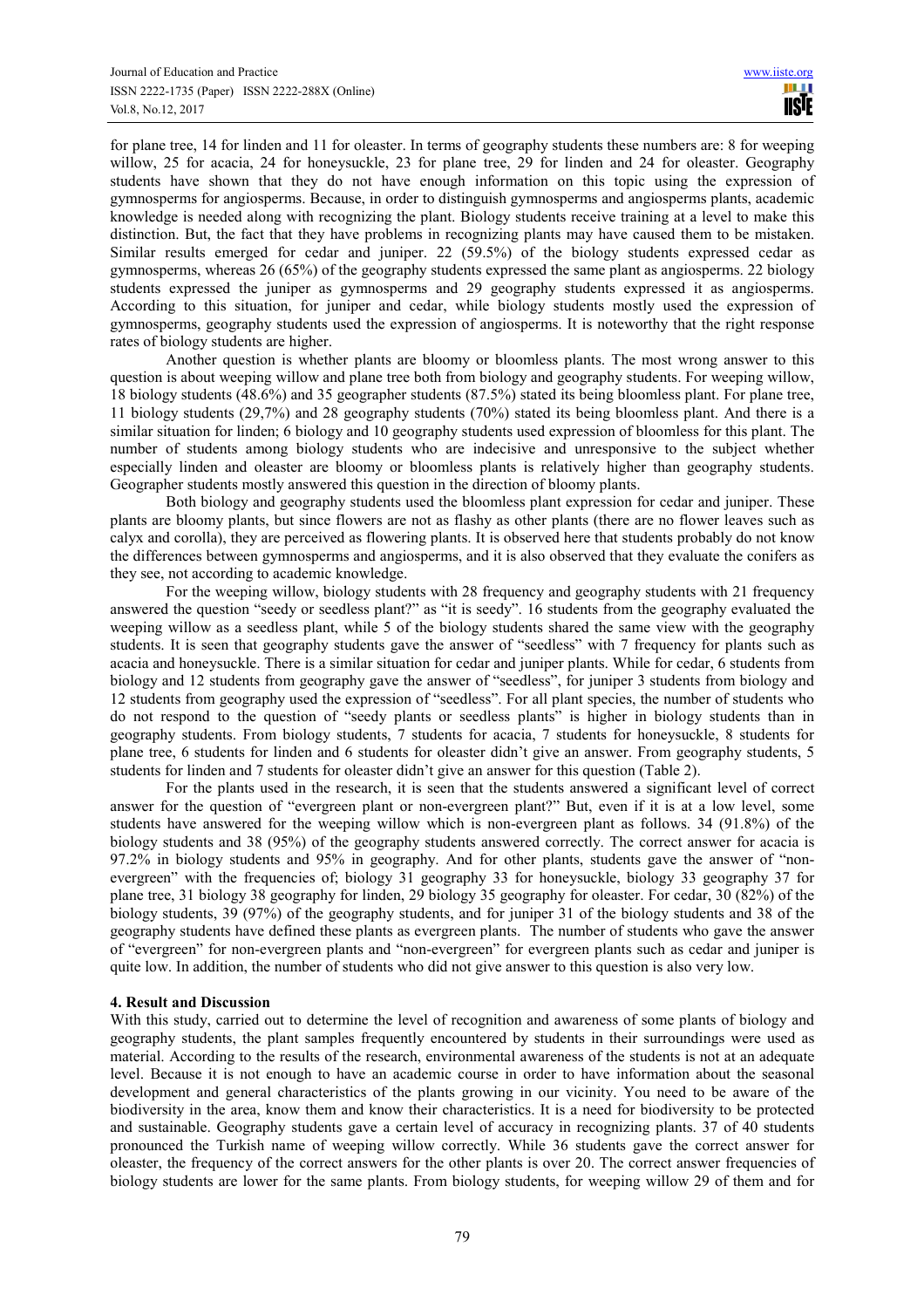honeysuckle 23 of them pronounced their Turkish names correctly. The recognition frequencies for other plants are below 20.

Biology students gave the correct answers about general characteristics of plants considerably and along with this the frequency of the students who gave the wrong answer or do not answer has an important value. It is also similar for geography students. However, the number of geography students who were indecisive or do not answer questions is less. Both biology and geography students correctly analyzed the needle leaved and broad leaved plants from photographs. However, some students gave the answer of "needle leaved" for broad leaved plants and some students did not give answer. The number of them is very small. All geography students gave correct answer for cedar and juniper which are needle leaved plants. But from biology students, 5 students for cedar and 3 students for juniper gave the answer of "broad leaved".

Geography students answered more wrongly on the other criterion; the question of "gymnosperms or angiosperms" and expressed the angiosperms as gymnosperms. The answers of biology students are more consistent for this question which requires scientific knowledge. It would be an appropriate assessment to explain this in the way that biology students see these concepts in detail in very different lessons. The fact that the students have problems in recognizing the plants also affects their correct answers. Because students identify certain concepts with plants in their minds and fall into contradiction when they encounter a different plant than they learn. There are also similar results for cedar and juniper. While biology students mostly used the expression of gymnosperms for juniper and cedar, geography students used the expression of angiosperms as answer. The number of students who are indecisive and unresponsive to the question of "a bloomy or bloomless plant?" which was asked for linden and oleaster is relatively higher than the number of geography students. Geography students answered this question mostly as bloomless plant. Both geography and biology students have used the expression of bloomless for cedar and juniper at a high rate. This is a consequence of students' using images they see to inference more than scientific information.

For the plant samples shown, both biology and geography students gave correct answers with a high rate to the question of "a seedy or seedless plant?" The number of students who do not respond for all plant species is higher in biology students than in geography students. But the number of geography students who gave the answer of "seedless plant" for the seedy plant samples is relatively higher than the number of biology students. For the plants used in the research, it is seen that the students gave correct answers at a significant level for the question of "evergreen or non-evergreen plant?"

According to the results of the study, biology students' information level about recognition of general characteristics of plants is better than geography students. Biology students mostly preferred to be cautious when they did not know certain characteristics of plants. It can be said for geography students that they know better about plants and their environmental awareness is also better. While biology students correctly expressed the general characteristics of the plants they know correctly, geography students could not write general characteristics of plants at the same level. But the reason why the geography students are more careful about environmental observation can be explained by their recognition of plants. Biology students have a better understanding of the characteristics of plants and this may be related to the lessons they have taken before. Because they take a lot of courses related to botanical science during their undergraduate education.

However, the reason why geography students have higher frequency of recognizing plants from photographs can be explained by that they made more frequent trips during their education and they met more frequently with these plants and by this way even if it's a little, an awareness was developed in the students. In short, it is not enough for the students to have information, it is also necessary to have awareness along with the information.

Oğuz et al. (2011: 38) stated that students are not as aware of environmental issues as they are expected, and argued that students' knowledge, awareness levels and attitudes, behaviours are not directly proportional. In other words, they have expressed the opinion that knowledge and awareness do not always play an effective role in individual's environmental attitudes and daily behaviours. According to Güven & Aydoğdu (2012: 195), low level of knowledge and awareness of individuals regarding environmental problems is an important reason of negative attitudes and behaviours that cause these problems. Of course, the identification and elimination of environmental problems is possible only if they are recognized. Because to expect from individuals who are unaware of the problems to be sensitive to these problems and to change their behaviours which may cause problems is not possible. From this point of view, it is considered that determining and increasing the level of awareness of the individuals about environment and environmental problems is one of the preconditions for coping with environmental problems. Cin & Yazıcı (2010: 5) studied on the observation and awareness of the perception of earth forms that water created in the research they conducted on children aged 8 years. They examined the children who have directly observed the features such as river, lake and sea and those who have not but they reached the conclusion that there is no significant difference.

The results that were made in the researches carried out before and also in this study; is the lack of observations and perceptions of the environment by the students. These results also confirm the sense of